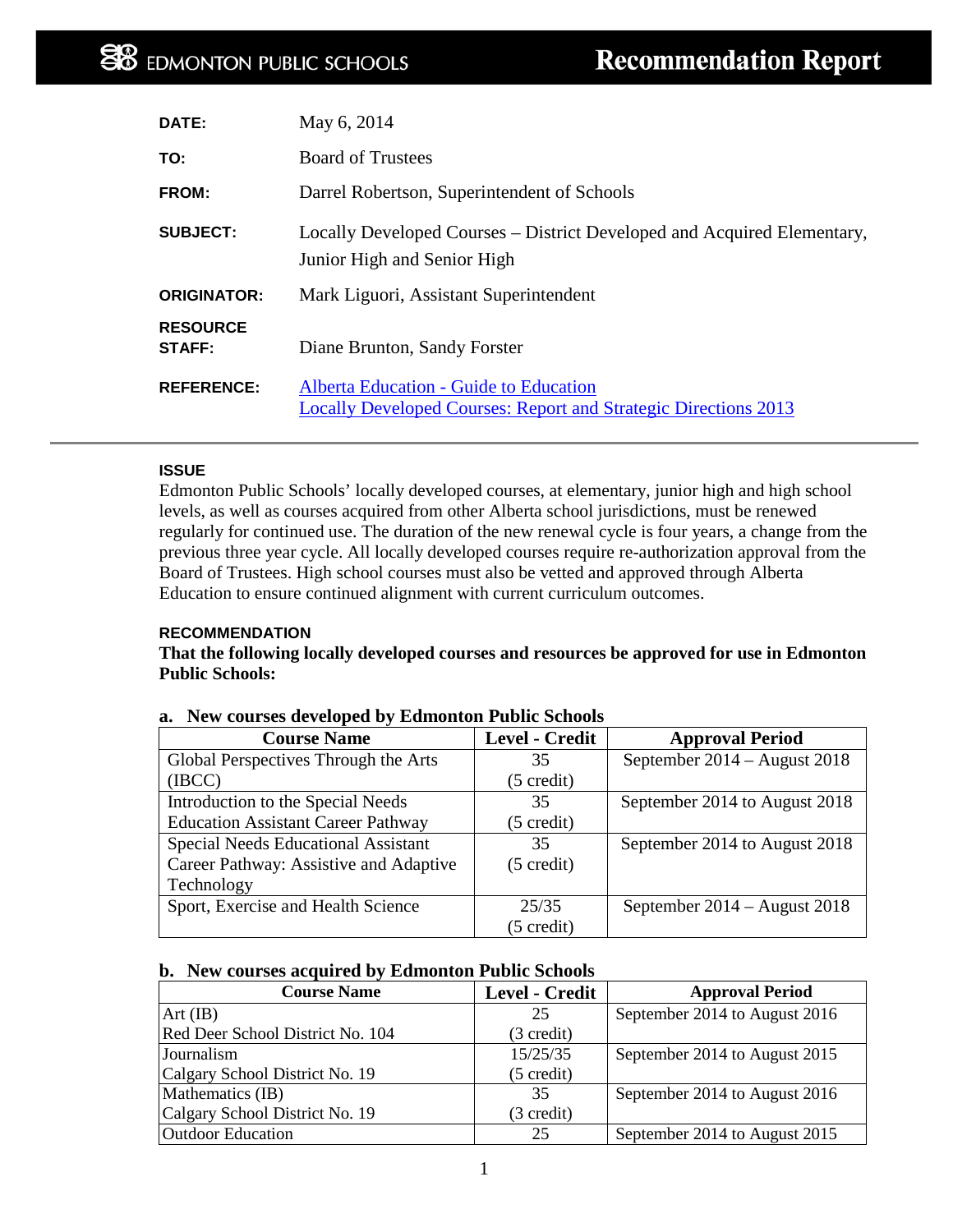# **EDMONTON PUBLIC SCHOOLS**

| Black Gold Regional Div. No. 18         | (3 credit)             |                               |
|-----------------------------------------|------------------------|-------------------------------|
| Perspectives of the Human Condition     | 15/25/35               | September 2014 to August 2015 |
| <b>Westmount Charter School Society</b> | $(5 \text{ credit})$   |                               |
| Sport Psychology                        | 25                     | September 2014 to August 2015 |
| Calgary School District No. 19          | $(5 \text{ credit})$   |                               |
| Technical Theatre                       | 15/25/35               | September 2014 to August 2018 |
| Calgary School District No. 19          | $(3/5 \text{ credit})$ |                               |
| Yoga                                    | 15/25/35               | September 2014 to August 2016 |
| Calgary School District No. 19          | $(5 \text{ credit})$   |                               |

# **c. Renewal of courses developed by Edmonton Public Schools**

| <b>Course Name</b>                   | <b>Level - Credit</b> | <b>Approval Period</b>        |
|--------------------------------------|-----------------------|-------------------------------|
| American Sign Language and Culture - | 15/25/35              | September 2014 to August 2018 |
| 3Y                                   | $(5 \text{ credit})$  |                               |
| Beginner Music - Choral              | 15                    | September 2014 to August 2018 |
|                                      | $(5 \text{ credit})$  |                               |
| Beginner Music - Instrumental Music  | 15                    | September 2014 to August 2018 |
|                                      | $(5 \text{ credit})$  |                               |
| Drawing (Advanced Techniques)        | 15/25/35              | September 2014 to August 2018 |
|                                      | $(5 \text{ credit})$  |                               |
|                                      |                       |                               |
| <b>Forensic Science Studies</b>      | 25/35                 | September 2014 to August 2018 |
|                                      | (3 credit)            |                               |
| Speech and Debate                    | 15                    | September 2014 to August 2018 |
|                                      | (3 credit)            |                               |
| American Sign Language and Deaf      | $K - 9$               | September 2014 to August 2018 |
| Culture - 9Y                         |                       |                               |
| Arabic Language and Culture - 12Y    | $K-9$                 | September 2014 to August 2018 |
| <b>ESL Support to Science</b>        | $7 - 9$               | September 2014 to August 2018 |
| <b>ESL Support to Social Studies</b> | $7 - 9$               | September 2014 to August 2018 |
| <b>Explorations in Film</b>          | 9                     | September 2014 to August 2018 |
| Learning to Lead                     | $8 - 9$               | September 2014 to August 2018 |
| <b>Practical Arts</b>                | $7 - 9$               | September 2014 to August 2018 |
| Punjabi Language & Culture           | $K - 3$               | September 2014 to August 2018 |

# **d. Renewal of courses acquired by Edmonton Public Schools**

| <b>Course Name</b>                          | <b>Level - Credit</b>  | <b>Approval Period</b>        |
|---------------------------------------------|------------------------|-------------------------------|
| Abnormal Psychology                         | 35                     | September 2014 to August 2018 |
| Pembina Hills Regional Division #7          | $(3 \text{ credit})$   |                               |
| <b>Advanced Dance</b>                       | 15/25/35               | September 2014 to August 2018 |
| Lethbridge School District #51              | $(3/5 \text{ credit})$ |                               |
| Arabic Language & Culture - 3Y              | 15/25/35               | September 2014 to August 2018 |
| Calgary School District #19                 | $(5 \text{ credit})$   |                               |
| Arabic Language and Culture $-12Y$          | 15/25/35               | September 2014 to August 2018 |
| Northern Lights School Division #69         | $(5 \text{ credit})$   |                               |
| <b>ESL Introduction to Canadian Studies</b> | 15/25                  | September 2014 to August 2018 |
| Calgary School District #19                 | $(5 \text{ credit})$   |                               |
| <b>ESL Introduction to Science</b>          | 15                     | September 2014 to August 2018 |
| Calgary School District #19                 | $(5 \text{ credit})$   |                               |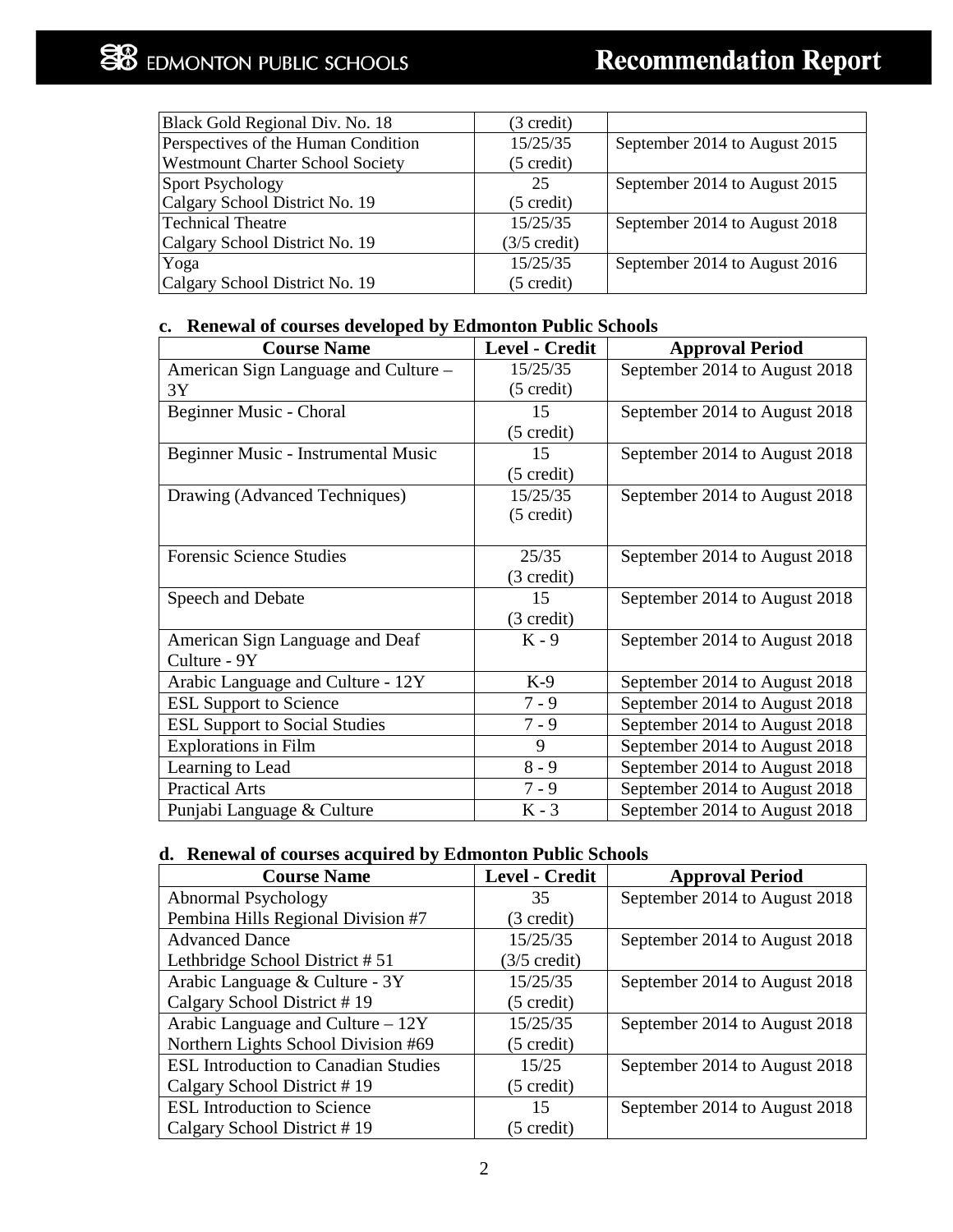| <b>Course Name</b>                    | <b>Level - Credit</b>  | <b>Approval Period</b>        |
|---------------------------------------|------------------------|-------------------------------|
| <b>Learning Strategies</b>            | 15/25/35               | September 2014 to August 2018 |
| Calgary Roman Catholic SS District #1 | $(3/5 \text{ credit})$ |                               |
| Marine Biology                        | 35                     | September 2014 to August 2018 |
| Parkland School Division #70          | $(5 \text{ credit})$   |                               |
| <b>Musical Theatre in Performance</b> | 25/35                  | September 2014 to August 2018 |
| Fort McMurray Public Sch. Dist. #2833 | $(5 \text{ credit})$   |                               |
| Pre-Engineering                       | 15/25/35               | September 2014 to August 2018 |
| Calgary School District #19           | $(5 \text{ credit})$   |                               |
| Professional Development in the Arts  | 35                     | September 2014 to August 2018 |
| Calgary School District #19           | $(3/5 \text{ credit})$ |                               |
| Sculpting (Advanced Techniques)       | 15/25/35               | September 2014 to August 2018 |
| Calgary School District #19           | $(5 \text{ credit})$   |                               |
| Accelerated English (ESL Level 3)     | $7 - 9$                | September 2014 to August 2018 |
| Calgary School District #19           |                        |                               |

# **BACKGROUND**

Locally developed courses (LDCs) are developed or acquired and authorized by school authorities to provide students with learning opportunities that complement provincial programs of study. LDCs provide unique opportunities to explore a range of interests in subject areas or extend the learning outcomes in provincial programs. These courses accommodate special interests and abilities of students, and address local, community or parental interests. Districts may develop their own courses, or they may seek permission to acquire courses developed by other districts.

Locally developed courses and resources must be approved and renewed every four years by the developing board. In the case of high school courses, the courses also must be assessed and approved by Alberta Education. The process is governed by Alberta Education policies. All courses developed align to policy guidelines including:

- courses are to be completed within the year they are started;
- a certificated teacher is required for instruction;
- unique hours of instruction are required for each course; and
- the waiver of prerequisites provision cannot apply to locally developed courses.

Locally developed courses are created to meet specific identified schools' needs. The costs of developing a course varies greatly with differing topics, external requirements, number of courses in sequence, established frameworks, and complexity of stakeholders. Courses are written and prepared through collaboration with classroom teachers and school administrations.

# **RELATED FACTS**

Courses acquired from other school jurisdictions commence after March  $31<sup>st</sup>$  to permit the authoring district to complete the approval process with Alberta Education prior to the acquiring process.

# **CONSIDERATIONS & ANALYSIS**

Locally developed courses are submitted for approval for a maximum of four years. Courses acquired from other jurisdictions are subject to an approval period based on the original cycle for the authoring jurisdiction.

Elementary and junior high locally developed courses are approved by the Board of Trustees for use in the District.